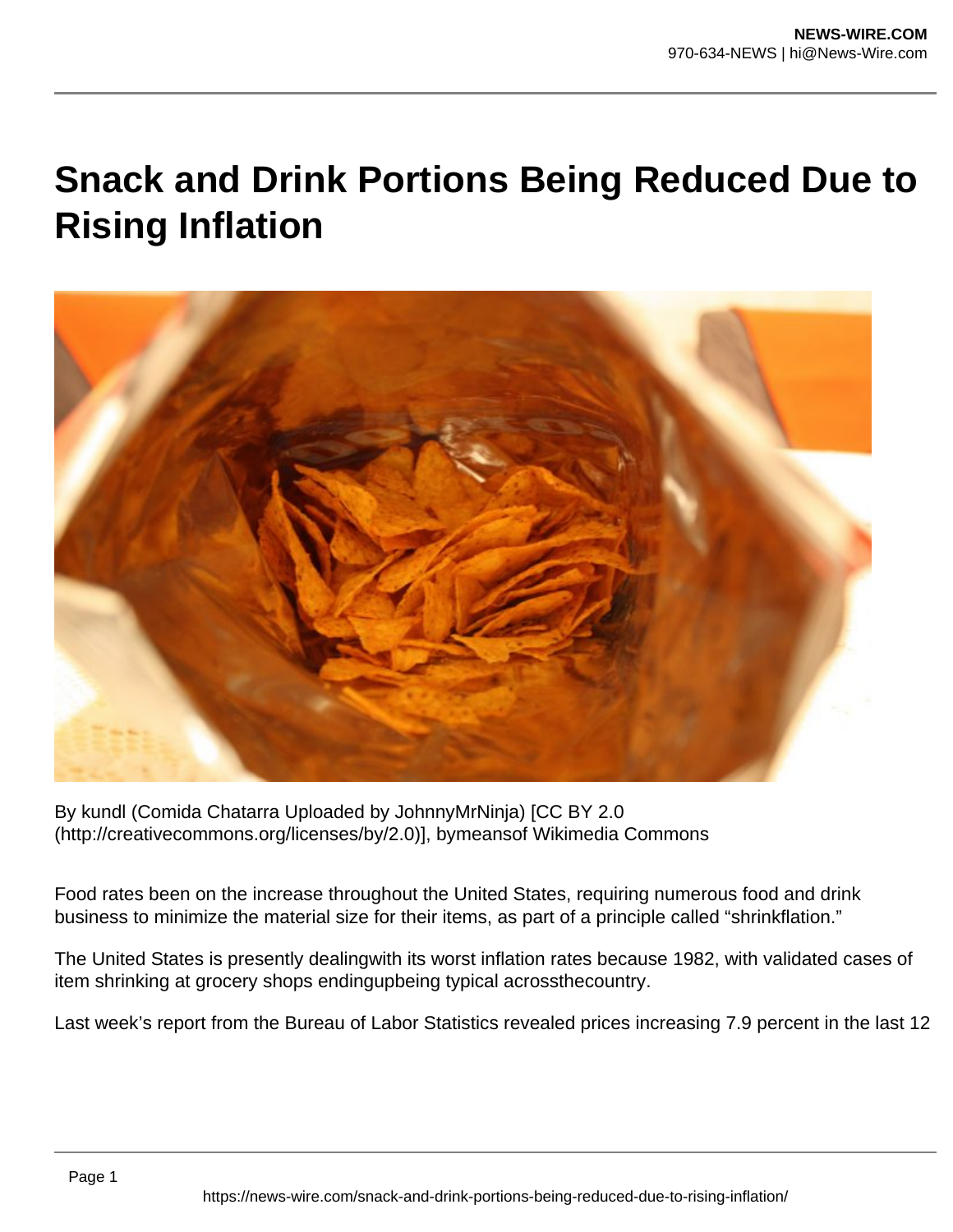months, with an increase of 0.8 percent in February alone consideringthat the start of the Russia-Ukraine war.

Rising food rates account for much of the inflation, with grocery costs increasing 8.6 percent from levels seen in 2021.

The financial phenomenon called "shrinkflation," hasactually been around in past times of inflation, when business dealingwith greater costs for their items, pass it onto the customer by scalingdown material to decrease expenses.

Consumers might not understand they are paying more for some of their routine purchases, giventhat business decrease material sizes while keeping rates the exactsame.

Frito-Lay, a subsidiary of PepsiCo, will be putting 5 less chips in a bag of Doritos due to inflation, stated a company representative on March 10.

Bags of Frito-Lay brandname chips will go from a 9.75 oz. bag to a 9.25 oz. bag to keep rates at the verysame rate.

The treat food business business is anticipated to conserve upwards of \$250,000 for every 1 million bags of chips.

Mondalez, which produces Nabisco's Wheat Thins, verified that a family-size box hadactually gone from 16 ounces to 14 ounces—around 28 less crackers.

Keebler Chips Deluxe with M&Ms went from 11.3 ounces to 9.75 ounces, Sun-Maid Raisins dropped 22.58 ounces to 20 ounces, while Gatorade bottles diminished from 32 fluid ounces to 28 fluid ounces—a 14 percent rate boost.

Redesigned productpackaging can be discreetly utilized by business to aid mask other modifications to a item.

"Basically, we upgraded the bottle. It's more aerodynamic and it's simpler to get," a PepsiCo representative informed Quartz. PepsiCo produces Gatorade.

"The redesign produces a brand-new expense and the bottles are a little bit more costly … this is just a matter of style."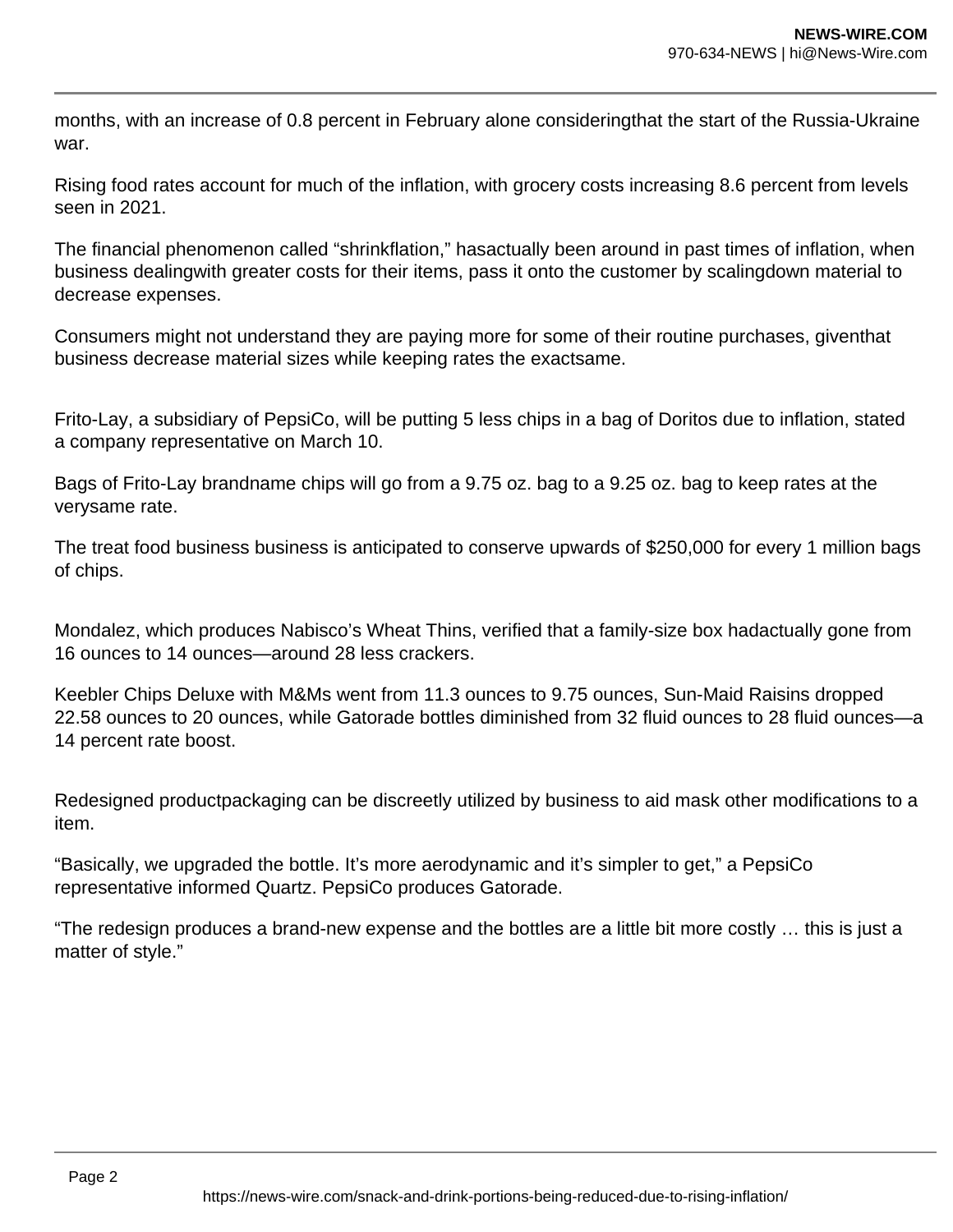Other significant brandnames understood to be diminishing their items in current months consistof Charmin, Bounty, Crest, Quaker, Ziploc, and Dial.

Dial liquid body wash saw its bottle size decline from 21 to 16 fluid ounces in 2021, a decline of almost 25 percent, while Ziploc lowered its 54-bag bundle to 50.

Quaker's immediate oatmeal is doing away with twenty percent of its pouches, decreasing serving size to 8 from 10, however keeping the box size almost similar.

Inflation under the Biden administration hadactually been increasing, even inthepast the Russian intrusion of Ukraine triggered energy costs to rise, which has dripped down to transport expenses.

Oil rates have rose in the wake of the intrusion, while the rate of secret minerals, fertilizer, and grain have strike historical highs.

Experts think that the intensity of the scenario will mostlikely intensify as inflation rates continue to increase.

Treasury Secretary Janet Yellen stated last week that financial unpredictability driven by the dispute in Ukraine implies that Americans must brace for "uncomfortably high" inflation throughout the year.

Meanwhile, customer self-confidence hasactually fallen for the 3rd month in a row, with belief dropping to its leastexpensive level in almost 11 years, according to the University of Michigan's newest consumer belief study.